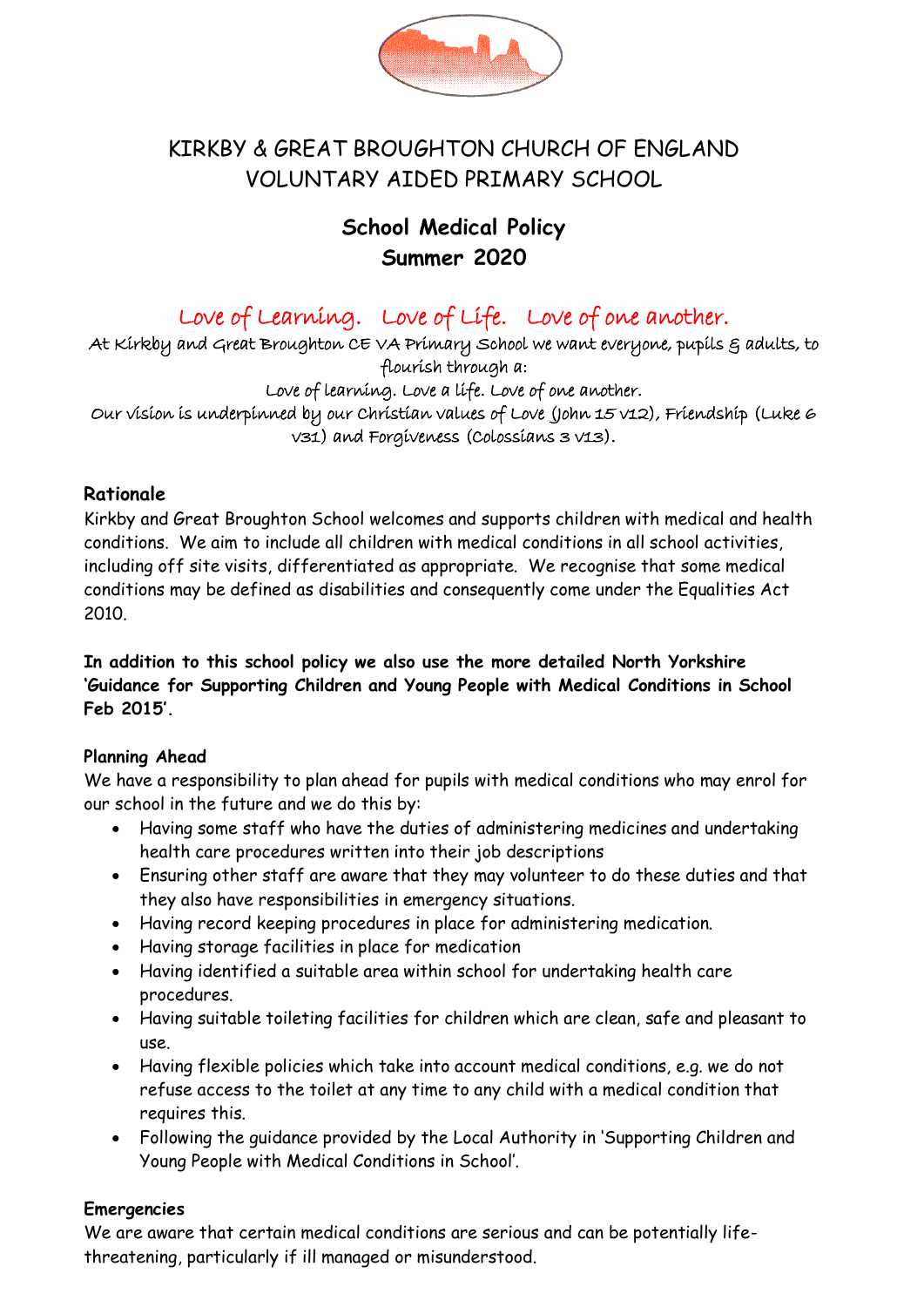We have a procedure in place for dealing with emergencies and all staff know they have a duty to take swift action. The Headteacher ensures that all staff feel confident in knowing what to do in an emergency. Details of how to call an ambulance are kept by the telephone at the school office. This procedure is revisited annually at whole school staff meetings.

If a child needs to be taken to hospital, an ambulance and parents will be telephoned and, if parents are not available, a member of staff will accompany and school will phone the parent/s to meet the ambulance at casualty. The member of staff will stay with the child until a parent arrives. Health professionals are responsible for any decisions on medical treatment in the absence of a parent.

Staff will not take a child to hospital in their own car unless it is an absolute necessity.

# **First Aiders**

We have trained first aiders on site at all times throughout the school day, who are aware of the most common serious medical conditions at this school. Training is refreshed every three years.

# **Procedures to be followed when school is notified that a child has a medical condition:**

- 1. Seek further information from parents and health professionals
- 2. Determine whether an individual Healthcare Plan or a Risk Assessment is required
- 3. Arrange a meeting to develop the Individual Healthcare Plan
- 4. Arrange any staff training
- 5. Implement and monitor Individual Healthcare Plan

# **Staff Training**

Staff who support children with specific medical conditions must receive additional training from a registered health professional. Training requirements are determined via Individual Healthcare Plans. The Headteacher is responsible for ensuring staff are suitably trained by liaising with the relevant health care professional. Any member of staff who is trained but feels unable to carry out these duties competently, (e.g. due to having an injury/condition themselves or due to further training being required), must report this as soon as possible to the Headteacher who will make appropriate arrangements.

The Headteacher keeps a training record and ensures training is refreshed as appropriate. The Headteacher is involved in determining the competency of a member of staff in undertaking specific procedures (see **Working Together**).

Staff who complete records are shown by the Headteacher how these are to be completed and managed. The Headteacher ensures this on a termly basis.

Arrangements for induction of new staff are detailed in the Staff Induction Policy.

Staff must not give prescription medicines or undertake health care procedures without appropriate training. In some cases, written instructions from the parent or on the medication container dispensed by the pharmacist is sufficient and the Headteacher will determine this.

# **Whole School staff awareness training**

We aim for all staff to receive basic awareness training in the following more common conditions: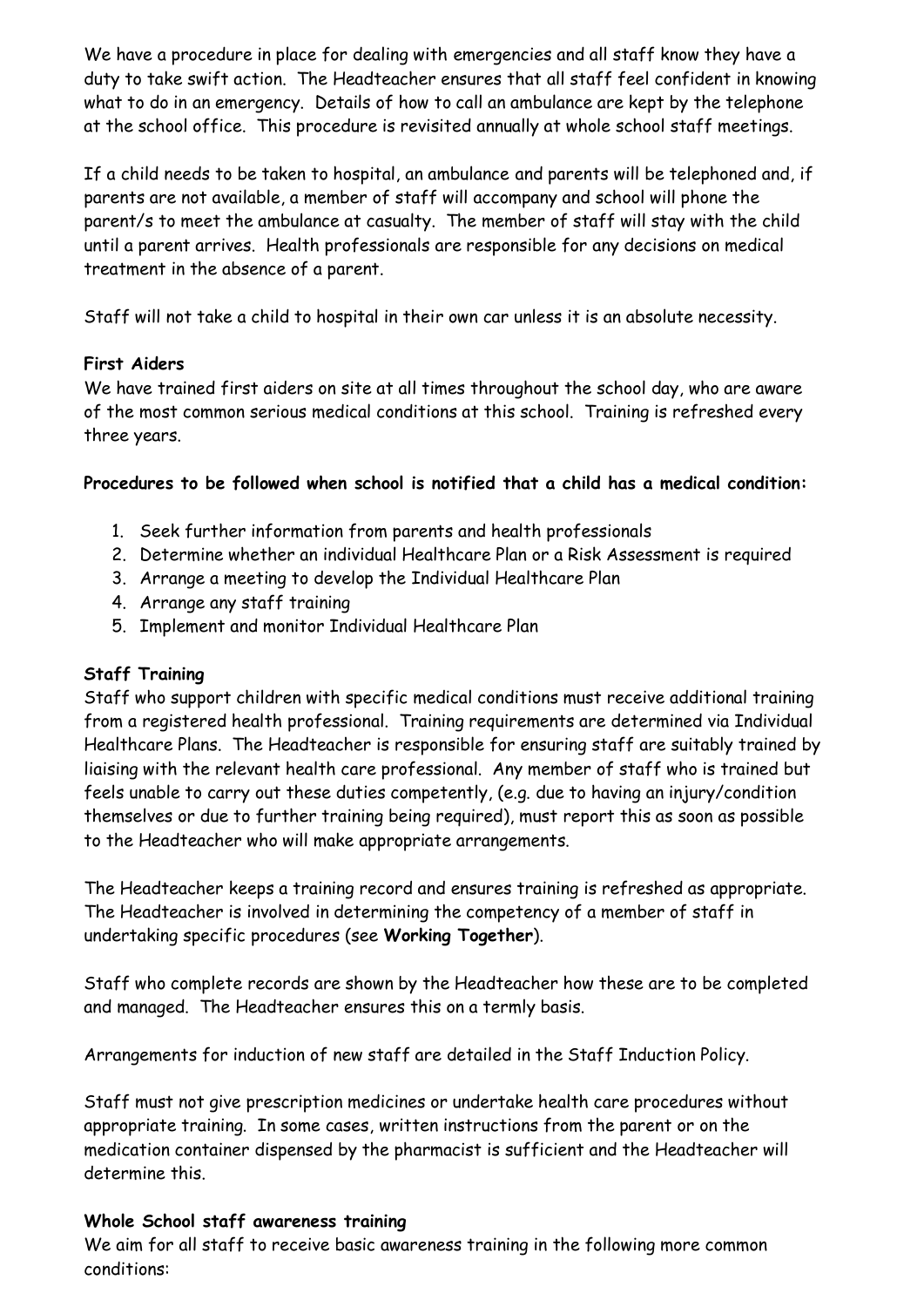- Asthma
- Epilepsy
- Allergic reaction
- This training is delivered by the school nurse and updated as required.

# **Staffing**

The Headteacher is responsible for ensuring that all **relevant** staff will be made aware of a child's condition as soon as possible.

Any supply teacher / covering staff will be informed by the class teacher.

Children with Individual Healthcare Plans have staff named in their plan who have been trained to undertake the procedures in the plan. The Headteacher ensures there are enough staff named to cover for absences and to allow for staff turnover.

# **Administration of medication at school**

- We will only administer medication at school when it is essential to do so and where not to do so would be detrimental to a child's health.
- We will only accept medication that has been **prescribed** by a doctor, dentist, nurse prescriber or pharmacist prescriber.
- We will only accept **non prescribed** medication if it is included in an Individual Healthcare Plan **or** if we have a **written** procedure in place for that type of medication which has been authorised by NYCC Insurance.
- We will not give **Asprin** to any child unless it is prescribed.
- We only give medication when we have written parental permission to do so.
- Medication will be stored in the fridge, unless specifically directed not to be stored in the fridge.

# **Administration of medication – general**

- All staff are aware that there is no legal or contractual duty for any member of staff to administer medication or supervise a child taking medication unless they have been specifically contracted to do so or it is in their job description
- For medication where no specific training is necessary, any member of staff may administer prescribed to pupils but only with a parent's written consent.
- Some medicines require staff to receive specific training on how to administer it from a registered health professional.

# **Staff Trips**

Staff organising our school trips ensure:

- They plan well in advance
- They seek information about any medical health care needs which may require management during a school trip. This is specifically relevant for residential visits when children may require medication / procedures that they would not normally require during the daytime.
- They do a risk assessment which includes how medical conditions will be managed in the trip. Staff are aware that some children may require an individual risk assessment due to the nature of their medical condition.

# **Safe Storage – general**

• The Class Teacher ensures the correct storage of medication at school. These will be stored in the fridge located in the staff room, if not suitable for storing in refrigerated conditions, these will be stored above the microwave in the staff room.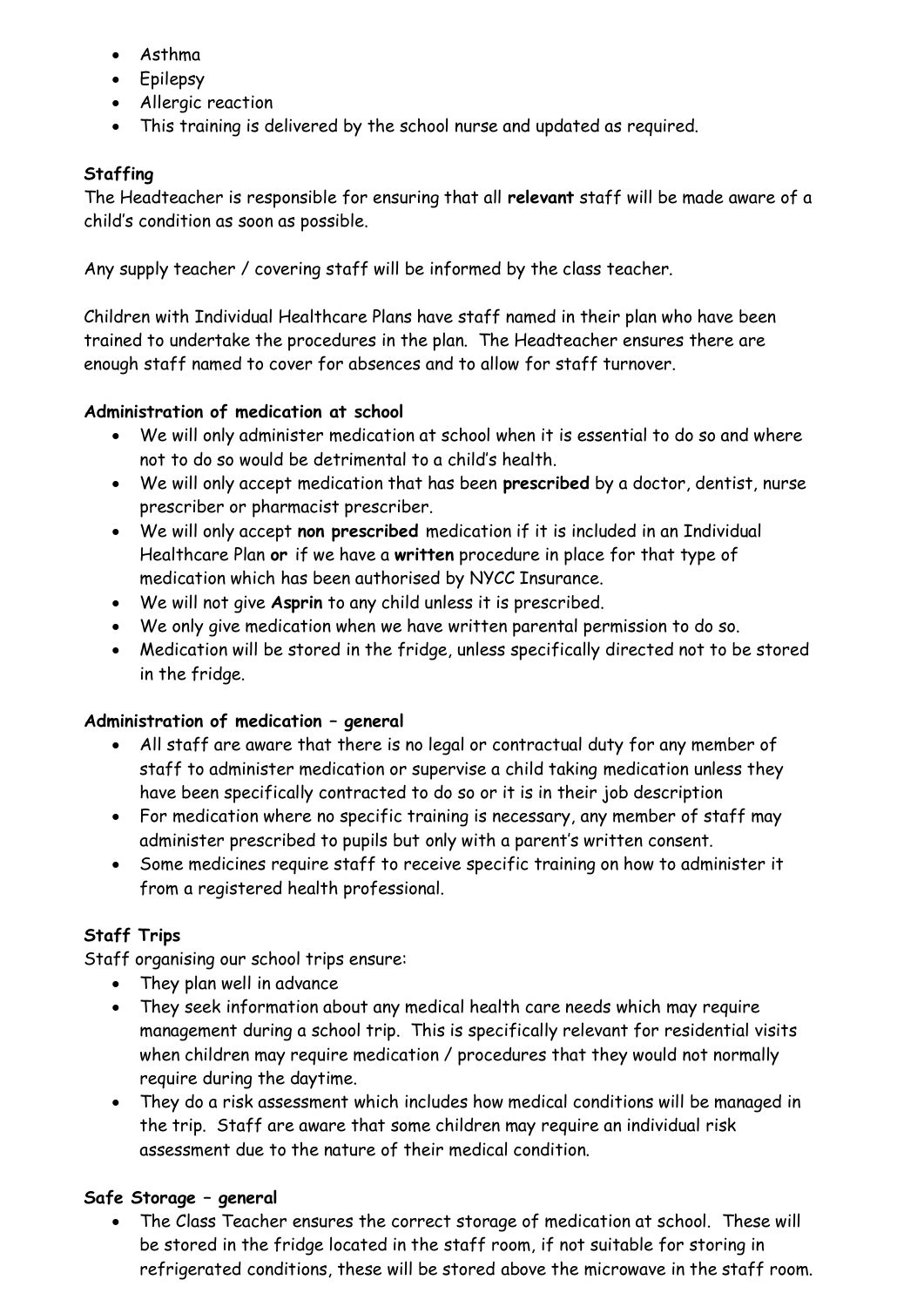• Parents are responsible for ensuring that medication stored in school is not out of date.

# **Refusal**

If a child refuses to take their medication, school staff will note this on the administration of medication record. Parents will be informed as soon as is reasonably possible so that they can make alternative arrangements.

# **Accepting Medicines**

- The staff member accepting medicine, along with the parents, ensures that all medication brought into school is clearly labelled with the child's name, the name and dose of medication and the frequency of dose. It must be in the original, full packaging containing the accompanying information leaflet.
- Medicines should be passed from the parent to the school office and collected from the school office.

# **Safe Disposal**

- Parents are asked to collect out of date medication
- If parents do not collect out of date medication, it is taken to a local pharmacy for safe disposal

| Name of Record                                                                                                           | <b>Location of Record</b>                      | Who completes it?                                         | Who quality assures<br>it and how often?       |
|--------------------------------------------------------------------------------------------------------------------------|------------------------------------------------|-----------------------------------------------------------|------------------------------------------------|
| <b>Individual</b><br>administration of<br>medication record -<br>for child who has<br>frequent and regular<br>medication | <b>Staff Room</b>                              | Class Teacher or<br>Class TA<br>administering<br>medicine | <b>Health and Safety</b><br>Governor<br>Termly |
| Staff Training Log -<br>including First Aid                                                                              | <b>School Office</b>                           | Headteacher                                               | <b>Health and Safety</b><br>Governor<br>Termly |
| <b>School Medical</b><br>Register                                                                                        | <b>School Office</b><br><b>Class Registers</b> | Headteacher                                               | <b>Health and Safety</b><br>Governor<br>Termly |

# **Record Keeping**

All these records will be kept securely and in accordance with NYCC's Records Retention and Disposal Schedule. All electronic records will be password protected.

# **Enrolment Forms**

We ask on our enrolment form if a child has any medical / health conditions and request updates annually.

# **Individual Healthcare Plans**

• For children with more complex medical needs, we use Individual Healthcare Plans to record important details. Individual Healthcare Plans are held in the School Office in accordance with data protection. They are updated when, and if, there are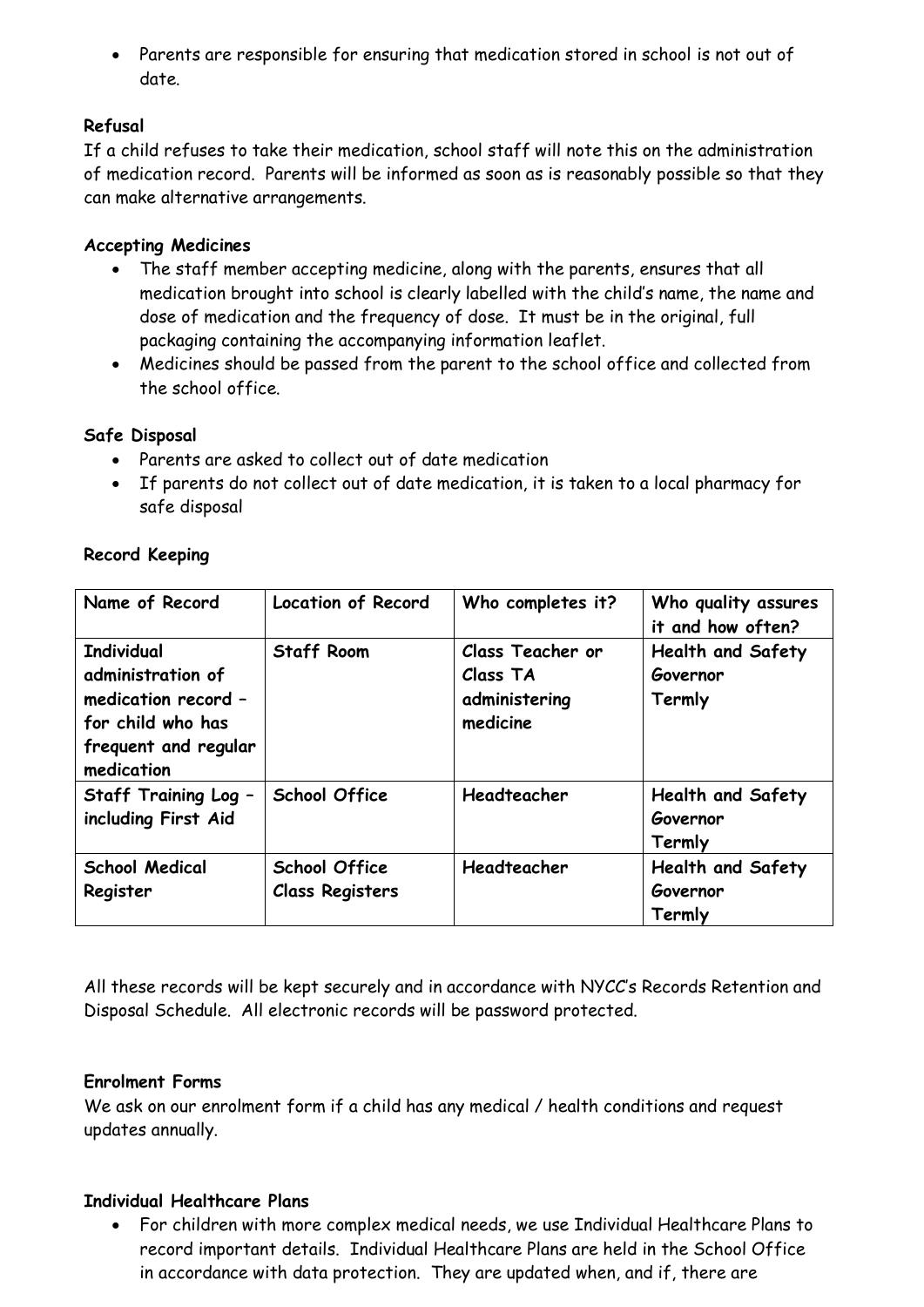significant changes and also annually reviewed with parents and health care professionals.

- Individual Healthcare Plans are shared, with parents' permission, with NYCC risk management and insurance.
- The Headteacher is responsible for ensuring any Individual Healthcare Plans are developed.
- The Headteacher is responsible for checking Individual Healthcare Plans on a term basis to ensure they are up to date and being implemented correctly.

# **School Medical Register**

We keep a centralised register of children with medical needs. The Headteacher has responsibility for keeping the register up to date.

#### **Asthma**

- School staff are aware that, although it is a relatively common condition, asthma can develop into a life-threatening situation.
- School has an asthma policy in place which details how asthma attacks are managed. This plan is displayed in prominent locations in school
- Children who have asthma will not have an Individual Healthcare Plan unless their condition is severe or complicated with further medical conditions. Names of children advised by parents as having asthma on the Enrolment Form are identified on the School Medical Register.

#### **Working Together**

A number of people and services may be involved with a child who has a medical condition, e.g. parents, children themselves, Healthy Child Nurse, Specialist Nurse, Community Nurse, etc.

We seek and fully consider advice from everyone involved and from the Local Authority to assist us in our decisions around a child's medical needs.

We aim to maintain regular contact with our Healthy Child Nurse who may inform us of any children who have health conditions that we are not already aware of e.g. where a child has developed a new condition.

We work together to identify needs, identify training, draw up Individual Healthcare Plans, identify staff competency in procedures, etc. However, the Headteacher and Governing Body take overall responsibility for ensuring a child's needs are met in school.

We work together to ensure our policy is planned, implemented and maintained successfully.

# **Headteacher**

The Headteacher holds overall responsibility for the following but may delegate some of the responsibilities to a named person:

- Ensure the school is inclusive and welcoming and that the medical conditions policy is in line with local and national guidance and policy frameworks.
- Liaise between interested parties, including the child, school staff, special educational needs coordinators, pastoral support, welfare officers, teaching assistants, Healthy Child Nurse, parents and governors.
- Ensure the policy is put into action, with good communication of the policy to all.
- Ensure every aspect of the policy is maintained.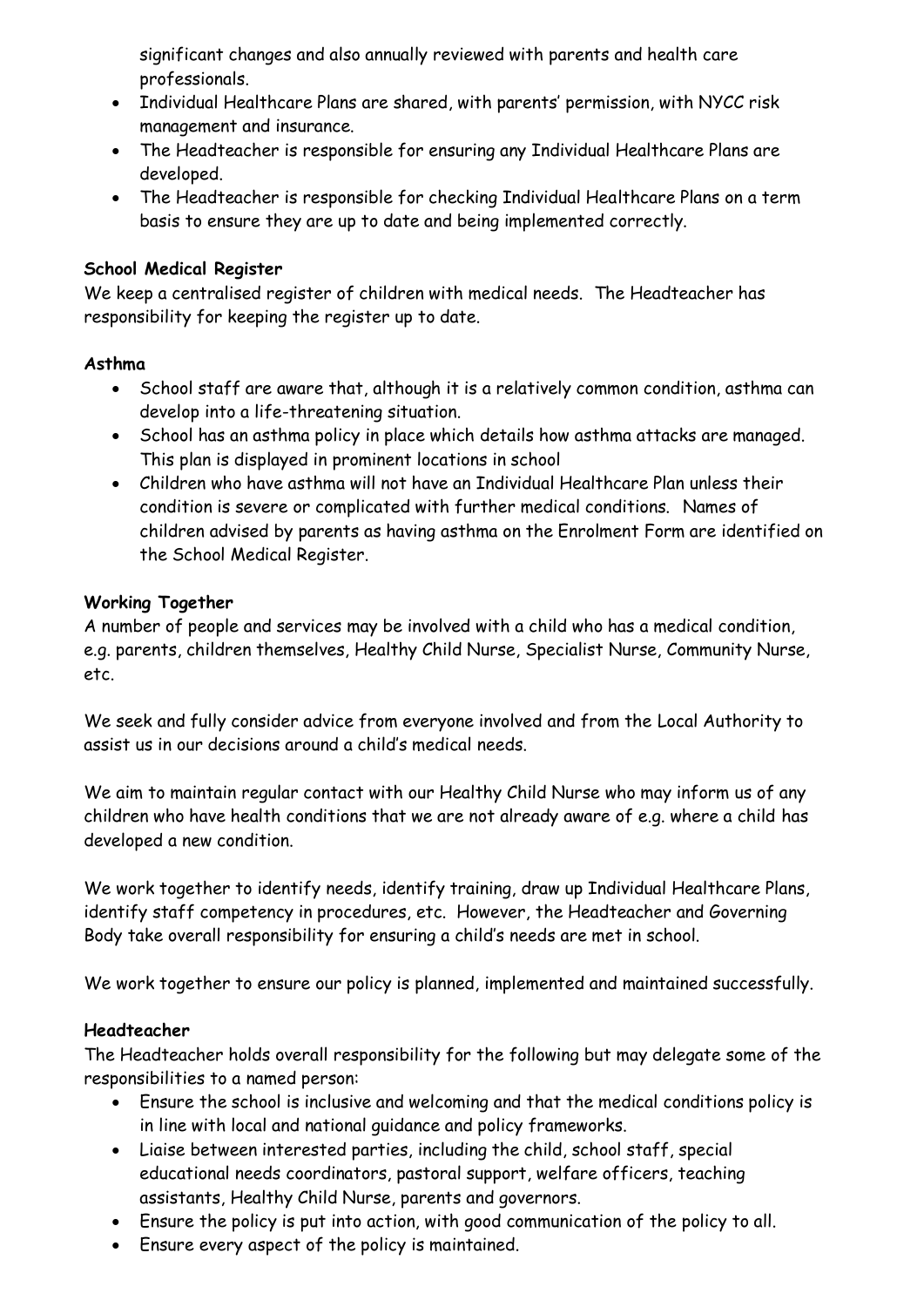- Ensure information held by the school is accurate and up to date and that there are good information sharing systems in place using Individual Healthcare Plans.
- Ensure child's confidentiality.
- Assess the training and development needs of staff and arrange for them to be met.
- Provide/arrange provision of regular training for school staff in managing the most common medical conditions in school.
- Ensure all supply staff and new teachers know and implement the medical conditions policy.
- Update the medical policy at least one a year according to review recommendations and recent local and national guidance and legislation.
- Ensure absences due to medical needs are monitored and alternative arrangements for continuing education are in place.
- Ensure Individual Healthcare Plans are completed and reviewed annually.
- Check medication held in school termly for expiry dates and dispose of accordingly.
- Inform parents when supply of medicine needs replenishing / disposing
- Quality assure record keeping.
- Work together to quality assure staff competency in specific procedures.
- Regularly remind staff of the school medical policy and procedures.

# **School Staff**

All staff have a responsibility to:

- Be aware of the potential triggers, signs and symptoms of common medical conditions and know what to do in an emergency.
- Understand and implement the medical policy.
- Know which children in their care have a medical condition.
- Allow all children to have immediate access to their emergency medication.
- Maintain effective communication with parents including informing them if their child has been unwell at school.
- Ensure children who carry their medication with them have it when they go on a school trip or out of the classroom, e.g. to the church hall for P.E.
- Be aware of children with medical conditions who may be experiencing bullying or need extra social support.
- Ensure all children with medical conditions are not excluded unnecessarily from activities they wish to take part in.
- Ensure children have the appropriate medication or food with them during any exercise and are allowed to take it when needed.

# **Teaching Staff**

Teachers at this school have a responsibility to:

- Ensure children who have been unwell catch up on missed school work.
- Be aware that medical conditions can affect a child's learning and provide extra help when needed.
- Liaise with parents, health care professionals and special educational needs coordinator if a child is falling behind with their work because of their condition.

# **First Aiders**

First Aiders at this school have a responsibility to:

- Give immediate help to casualties with common injuries or illnesses and those arising from specific hazards within the school.
- When necessary, ensure that an ambulance or other professional medical help is called.
- Check the contents of first aid kits and replenish as necessary.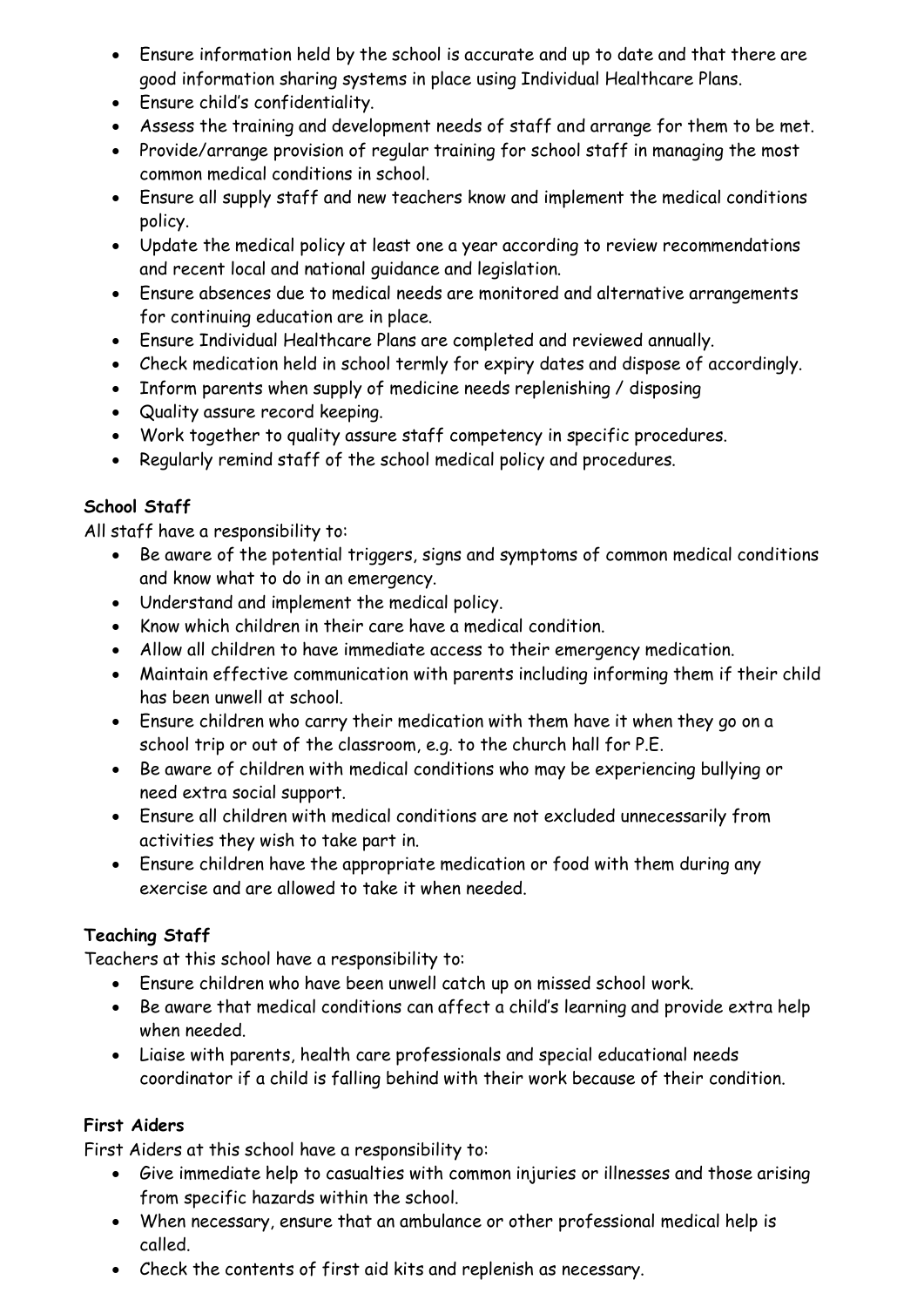# **Special Educational Needs Coordinator**

Has the responsibility to:

- Help update the School's Medical Policy
- Know which children have a medical condition and which have special educational needs because of their condition.
- Ensure teachers make the necessary arrangements if a child needs special consideration or access arrangements in exams or coursework.

#### **Children**

Have the responsibility to:

- Treat other children with and without a medical condition equally.
- Tell their parents, teacher or nearest staff member when they or another child is not feeling well. We remind all children of this regularly within their own classes.
- Treat all medication with respect.
- Know how to gain access to their medication (includes emergency medication).
- Ensure a member of staff is called in an emergency situation.

#### **Parents**

Are expected to support their child by:

- Telling school if their child has or develops a medical condition.
- Immediately informing the School Office in writing if there are any changes to their child's condition or medication.
- Ensuring that they or their emergency representative is contactable at all times.
- Administering medication out of school hours, wherever possible.
- Undertaking health care procedures out of school hours, wherever possible.
- Ensuring they supply school with correctly labelled, in date medication.
- Contributing to the writing of Individual Healthcare Plans / Intimate Personal Care Plans as appropriate.
- Completing the necessary paperwork, e.g. request for administration of medication.
- Ensuring medication kept in school is within its expiry date.
- Collecting any out of date or unused medicine from school for disposal.
- Keeping their child at home if they are not well enough to attend school or are infectious to other people.
- Ensure their child catches up on any school work they have missed.
- Ensure their child has regular reviews about their condition with their doctor or specialist health care professional.

Parents who do not provide this support should be aware that we may not be able to fully support their child's medical condition in school.

# **School procedure to be followed on being notified of a child's medical condition:**

Notification of a child's medical condition may come via a number of routes, e.g. by parents, Healthy Child Nurse, admission forms, etc. Whatever the route, the Headteacher must be informed as soon as possible.

The Headteacher must then:

- Seek further information about the condition.
- Determine with the support of parents and relevant health professionals whether an Individual Healthcare Plan is required.
- Identify any medication or health care procedures needed.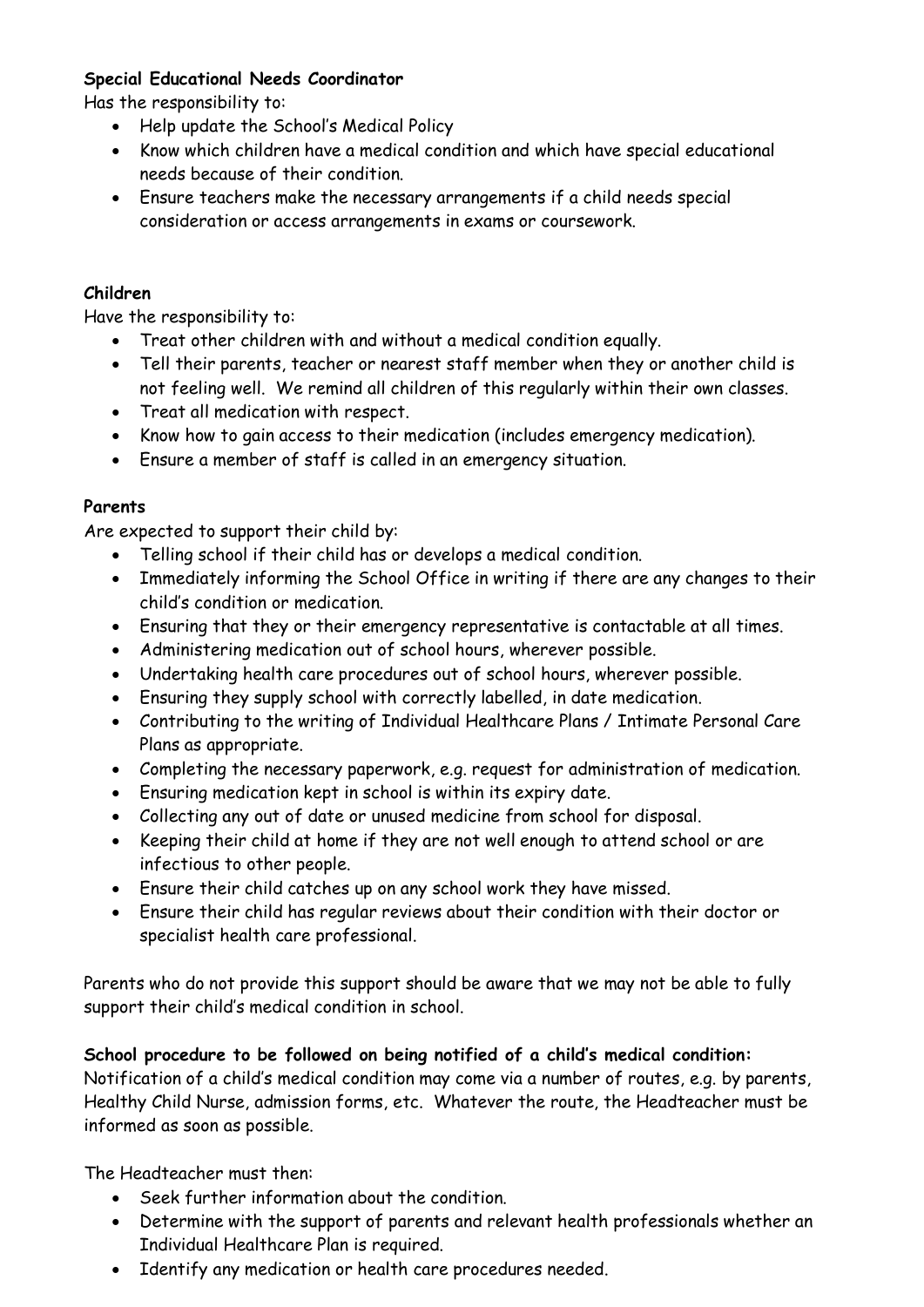- Identify any aspects of a child's care they can manage themselves
- Identify which staff will be involved in supporting the child.
- Identify what, if any, training is needed, who will provide this and when.
- Identify which staff need to know the details of the child's medical condition and inform them as appropriate.
- Ensure parents' written permission is received for any administration of medicine.

# **Acceptable and Unacceptable Practice**

School staff should use their discretion about individual cases and refer to a child's Individual Healthcare Plan, where they have one.

However, it is generally not acceptable to:

- Prevent children from accessing their inhalers or other medication
- Assume every child with the same condition requires the same treatment.
- Ignore the views of the child and their parents.
- Ignore medical evidence or opinion although this may be challenged.
- Send children with medical conditions home frequently or prevent them from staying form normal school activities, e.g. lunch – unless it is specified in the child's Individual Healthcare Plan.
- Send an ill child to the school office or medical room without a suitable person to accompany them.
- Penalise the child for their attendance record if their absences relate to their medical condition, e.g. hospital appointments.
- Prevent pupils from drinking, eating or taking toilet breaks whenever they need in order to manage their medical condition.
- Require parents, or otherwise make them feel obliged to come into school to provide medical support to their child, including toileting issues and manual handling issues.
- Prevent child from participating, or create unnecessary barriers to children participating in any aspect of school life, including school trips, e.g. by requiring the parent to accompany the child.

# **Data Protection**

We will only share information about a child's medical condition with those staff who have a role to play in supporting that child's needs. In some cases, e.g. allergic reactions, it may be appropriate for the whole school to be aware of the needs. In other cases, e.g. toileting issues, only certain staff involved need to be aware. We will ensure we have written parental permission to share any medical information.

# **School Environment**

We will ensure that we make reasonable adjustments to be favourable to children with medical conditions. This includes the physical environment, as well as social, sporting and educational activities.

# **Physical Environment**

We have an accessibility plan which outlines how we aim to develop our facilities and staffing to meet potential future health care needs, e.g. improved physical access, improved toilet facilities.

# **Education and Learning**

We ensure that children with medical conditions can participate as fully as possible in all aspects of the curriculum and ensure appropriate adjustments and extra support are provided.